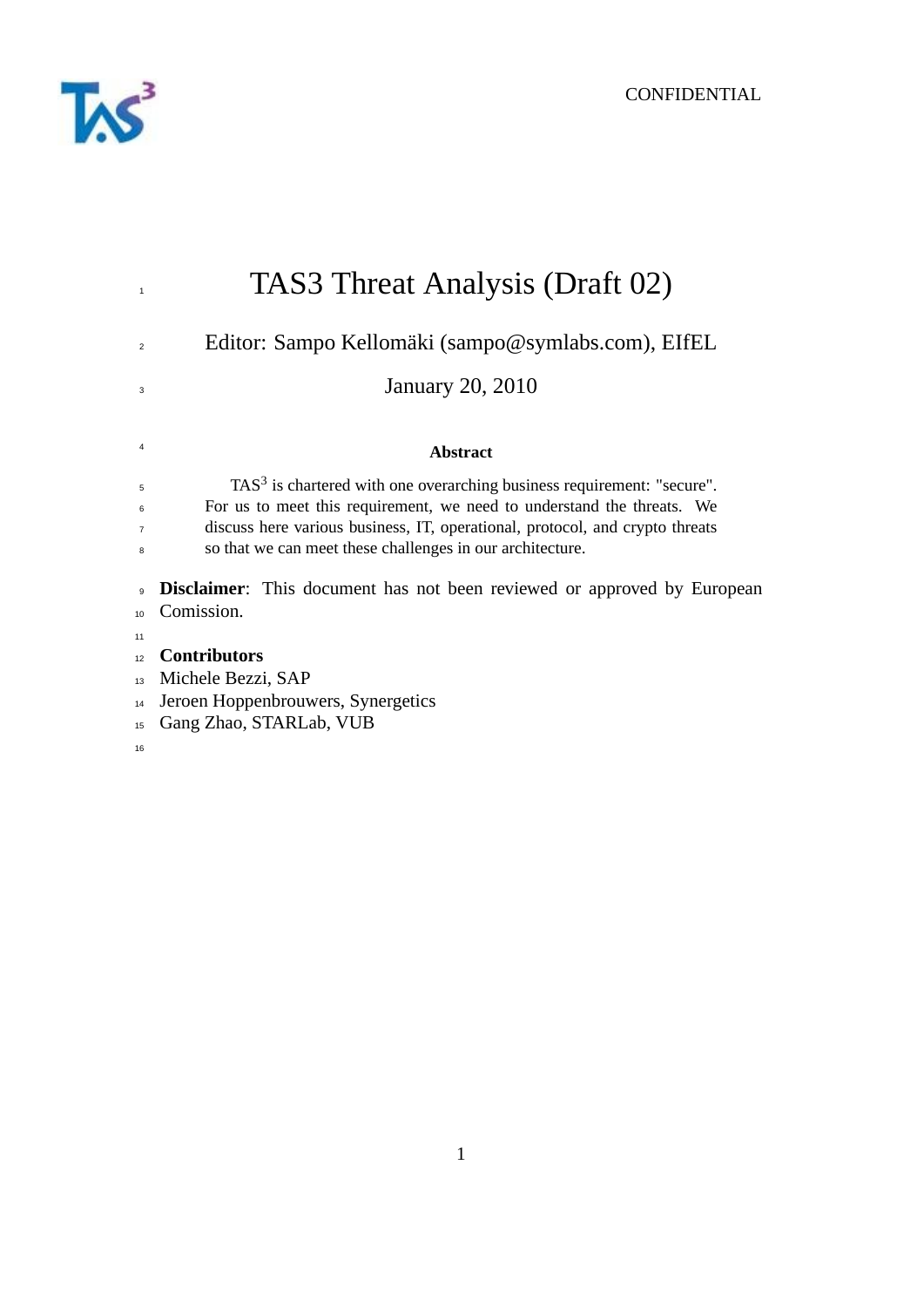# <sup>17</sup> **Contents**

| 18 | 1 | <b>Introduction</b> |                                                                                    | 3              |
|----|---|---------------------|------------------------------------------------------------------------------------|----------------|
| 19 | 2 |                     | <b>Threat Analysis</b>                                                             | 3              |
| 20 |   | 2.1                 |                                                                                    | 3              |
| 21 |   | 2.2                 |                                                                                    | 3              |
| 22 |   | 2.3                 |                                                                                    | 3              |
| 23 |   | 2.4                 |                                                                                    | 4              |
| 24 |   | 2.5                 |                                                                                    | 4              |
| 25 |   | 2.6                 |                                                                                    | $\overline{A}$ |
| 26 |   | 2.7                 | Authorization misconfiguration threats                                             | 5              |
| 27 |   | 2.8                 |                                                                                    | 5              |
| 28 |   | 2.9                 |                                                                                    | 5              |
| 29 |   | 2.10                |                                                                                    | 6              |
| 30 |   |                     |                                                                                    | 7              |
| 31 |   |                     | 2.12 Impersonation threats $\dots \dots \dots \dots \dots \dots \dots \dots \dots$ | 8              |
| 32 |   |                     |                                                                                    | 8              |
| 33 |   |                     |                                                                                    | 8              |
| 34 |   |                     |                                                                                    | 8              |
| 35 |   |                     |                                                                                    | 10             |
| 36 |   |                     |                                                                                    | 11             |
| 37 | 3 |                     | <b>Conclusion</b>                                                                  | 11             |
| 38 | 4 |                     | <b>Future work</b>                                                                 | 11             |

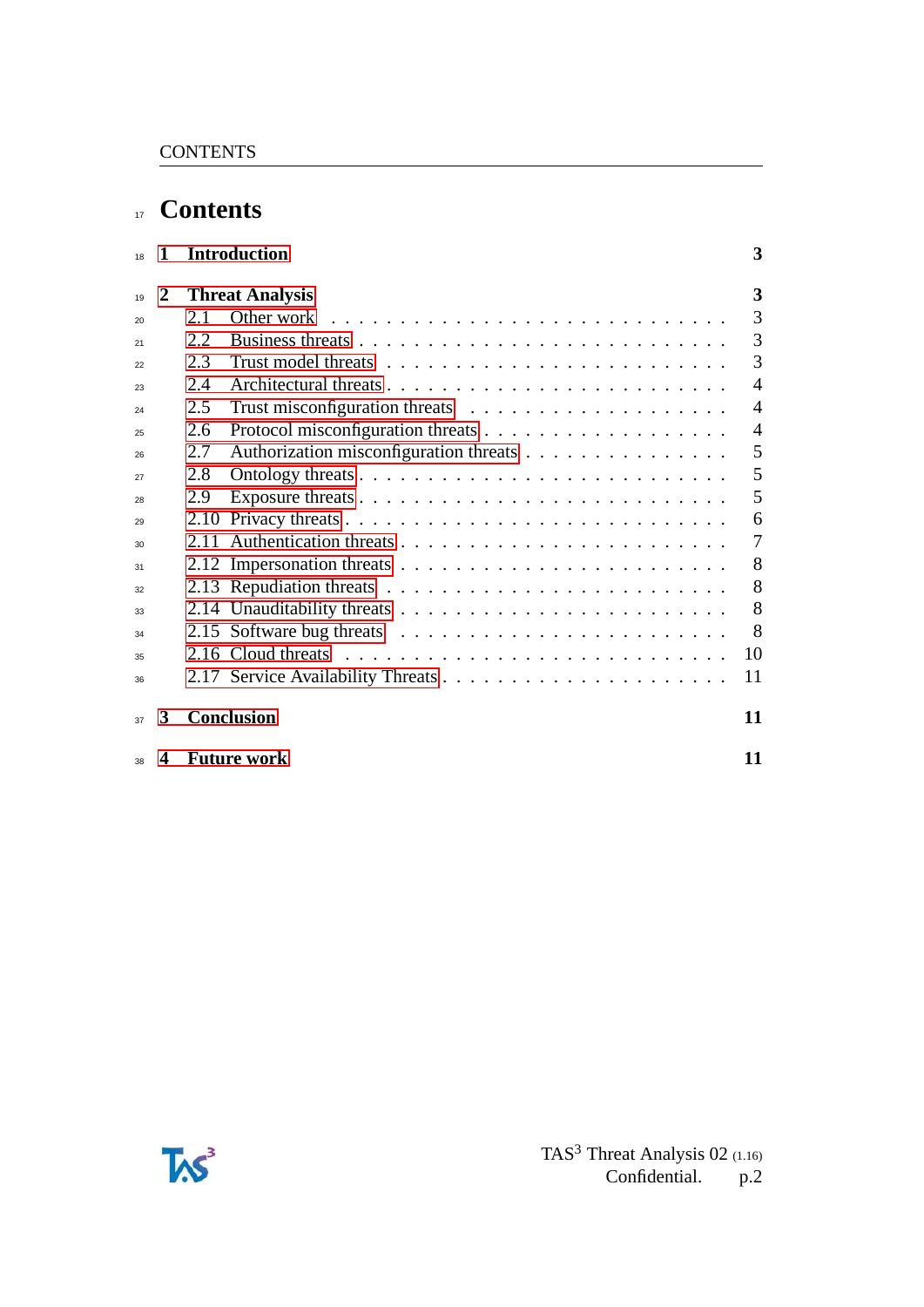# <span id="page-2-0"></span>**1 Introduction**

 This document should be read along side of TAS3 architecture documents. It is a requirement that *secure* architecture addresses all known threats. Therefore this document effectively specifies security related requirements (other more business oriented requirements are discussed in other documents) for the architecture.

<sup>44</sup> Once architecture documents stabilize, the intent is to reference here the spe-cific parts that solve these threats.

 Our goal is to answer all threats specified in [\[NIST-SP800-30\]](#page-11-0). For program- mers [\[Meier09\]](#page-11-1) provides a good check list and [\[Meier08\]](#page-11-2) a short list for those in a hurry. Further threats in [**?**] are addressed as well.

## <span id="page-2-1"></span>**2 Threat Analysis**

This section addresses Reqs. *D1.2-2.7-Safe* and *D1.2-2.8-Avail*. Also Req. *D1.2-*

*2.9-Correct* is touched from secure programming perspective.

## <span id="page-2-2"></span>**2.1 Other work**

- [\[SAML2security\]](#page-11-3)
- [\[IDWSFSecPriv\]](#page-11-4)
- [\[NIST-SP800-30\]](#page-11-0)
- [\[Meier09\]](#page-11-1) provides a check list and [\[Meier08\]](#page-11-2) a short list

### <span id="page-2-3"></span>**2.2 Business threats**

- **T21-IDTheft** Identity Theft
- **T22-Illegal** Illegal transactions

## <span id="page-2-4"></span>**2.3 Trust model threats**

- <sup>61</sup> **T31-OverPrivil** Over-privileged process and service accounts.
- **T32-UnTTP** Untrustworthy Third Party.

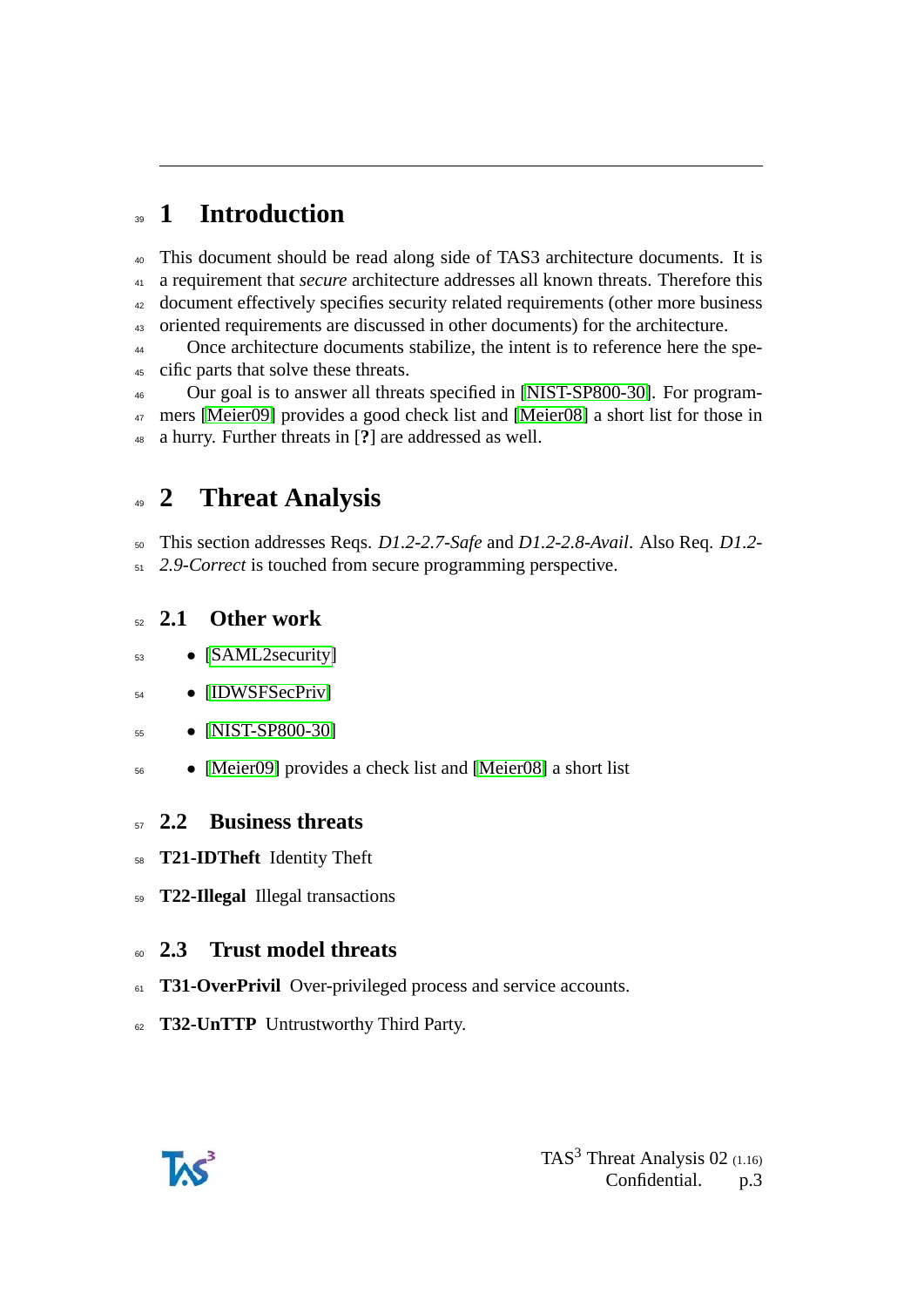### <span id="page-3-0"></span>**2.4 Architectural threats**

- **T41-BPMflaw** Business process modelling flaws. How to audit or validate the model?
- **T42-BPMdel** Accidental deletion of process steps such as authorization or vali-<sup>67</sup> dation
- **T43-Berserk** Dynamically adaptive business process gone wild

### <span id="page-3-1"></span>**2.5 Trust misconfiguration threats**

- **T51-TNins** Insertion of illegitimate members in trust network.
- **T52-Mole** Moles in trust network. A previously trusted member turns into rougue. How to detect? How to rectify?
- **T55-PolluteRep** Pollution of reputation of other party
- **T56-Augment** Illicit augmentation of reputation by party itself
- **T57-Deface** Defacing Front End web site can cause damage to reputation of the Front End. Defacing attacks can happen through same means as phising (T111-Phish) and also through break-ins, either through network, or physi-cal.
- **T58-WrongCAs** Insertion of wrong CAs into a trust network
- **T59-WrongAAs** Wrongly assigning source of authority to an attribute authority
- **T510-WrongLOA** Wrong assertion of LOA value by an IDP

### <span id="page-3-2"></span>**2.6 Protocol misconfiguration threats**

- **T61-Replay** Replay attack. See CR211-Uniq.
- **T62-UnEncLink** Unencrypted links e.g. SSLnull cipher suites.
- **T63-UnAnLink** Unauthenticated links

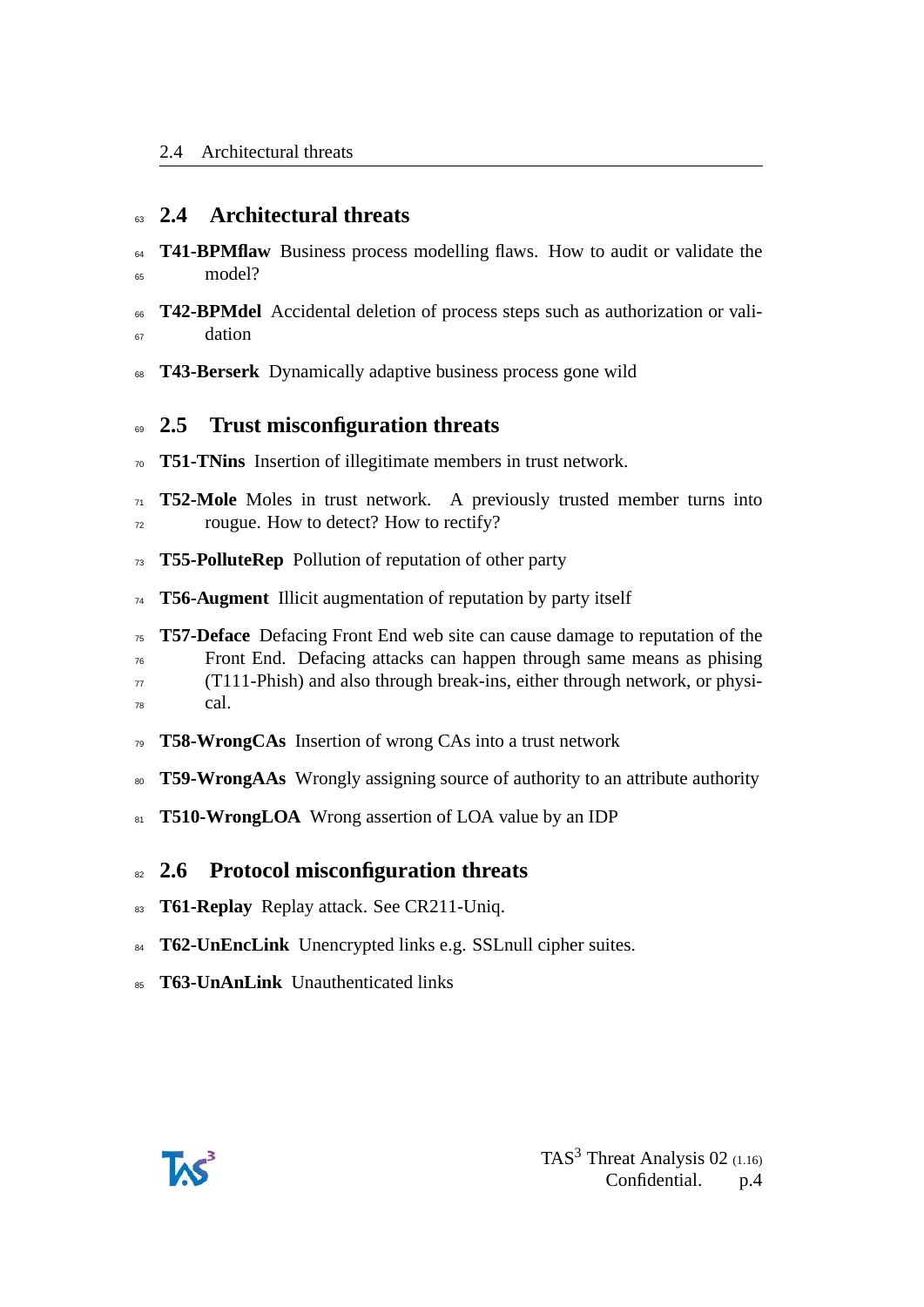## <span id="page-4-0"></span>**2.7 Authorization misconfiguration threats**

- **T71-WrongGrant** Returning grant instead of deny leading to unauthorised ac-88 cess
- **T72-WrongDeny** Returning deny instead of grant leaving to DOS.
- **T73-WrongObs** Returning wrong obligations
- **T74-MissingObs** Missing obligations from authz decisions
- <sup>92</sup> **T75-OKAC** Attribution of wrong access rights to an otherwise trusted member

### <span id="page-4-1"></span>**2.8 Ontology threats**

**T81-SameButDiff** Same term meaning different things to two parties leads to <sup>95</sup> illicit access, due to wrong rule inadvertently matching.

#### <span id="page-4-2"></span>**2.9 Exposure threats**

- **T91-Eavesdrop** Exposure of data due to network sniffing or eavesdropping. Counter measure: encrypt data and manage keys right.
- **T91-DBLeak** Exposure of data due to database files or transaction logs. Counter measure: encrypt data and manage keys right.
- **T92-TamperNet** Modification of data in transit. Counter measuers: signing or verification of a hash over the data.
- **T93-TamperDB** Modification of data in database.

 **T94-ExptLeak** Error condition or exception reveals too much data or system de- tails (usually to aid debugging). Exception output that appears in user in- terface or over the network is especially damning. Leakage to logs is also a threat.

#### **T95-CoreLeak** Error condition or exception causes a core dump that reveals too much data or system details (usually to aid debugging).

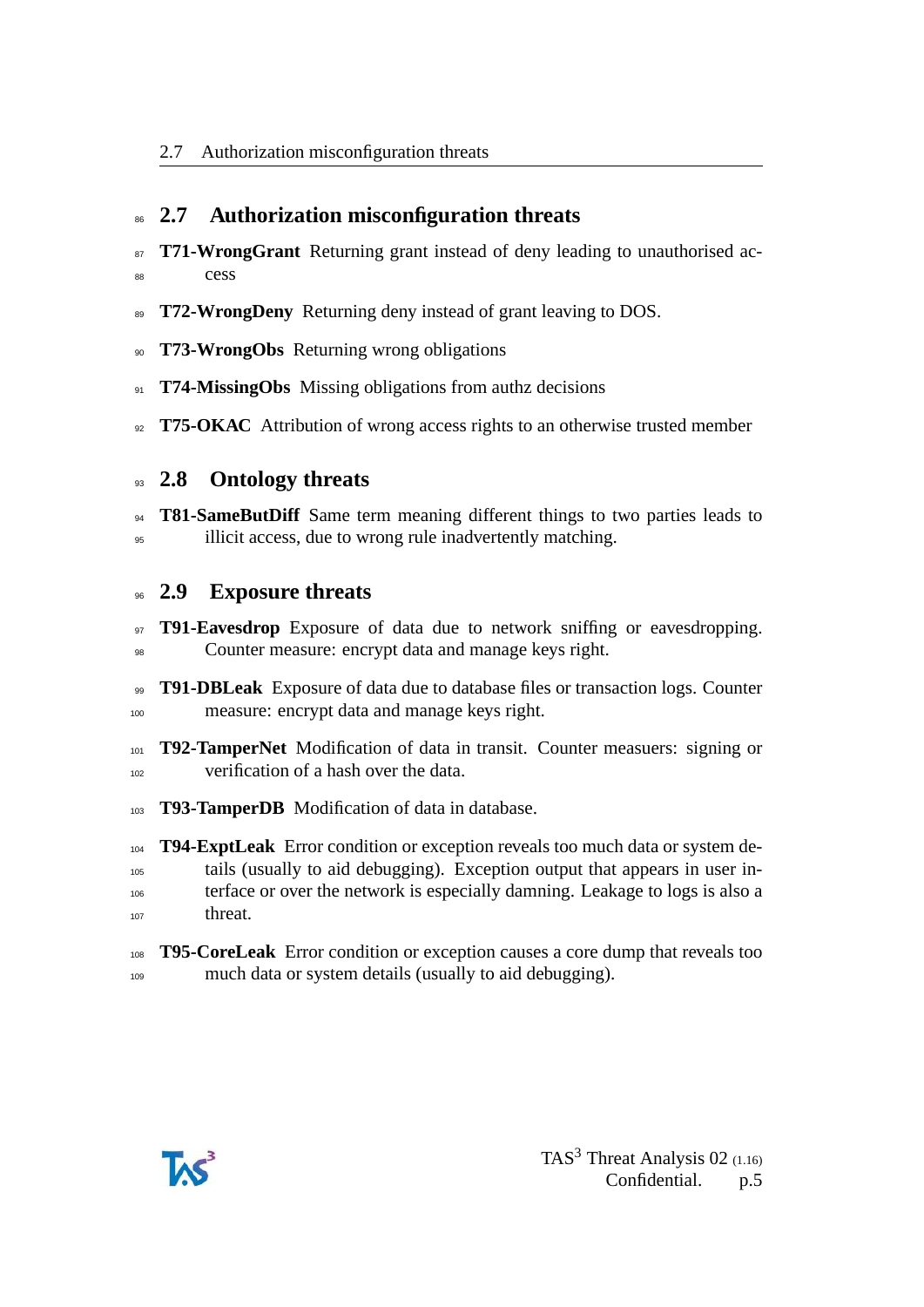#### <span id="page-5-0"></span>**2.10 Privacy threats**

- **T101-LeakBackup** Eavesdropping on backups (see CR213-Backup)
- **T102-Correlation** Database correlation by colluding entities (solution: do not leak correlation handles, i.e. use pseudonyms - see Architecture, Core Se-curity Architecture, Access Credentials, Pull Model)
- **T103-TAIdP** IdP collects traffic analysis (and then sells or illicitly use it). Some counter measures:
- TN wide data retention policy, audit this: add compliance requirement
- Pure play IdP operator vs. mixed functions
- Centralized IdP well managed may be a good idea
- **T104-TADI** Disco collects traffic analysis (and then sells or illicitly use it)
- **T105-TA3rd** Traffic Analysis by Third Party
- **T106-CorrAudit** Correlation handles of audit trail will also become correlation handles.
- **T107-LogTokLeak** If WSC parties keeps log of User's pseudonym along with encrypted form of User's identifier at WSP, then WSC and WSP can corre-126 late and collude using the encrypted form. However this threat is acute only <sup>127</sup> between directly interacting parties. In a chain of web services calls longer than 3, the nonneiboughring parties are not in position to collude using this attack.
- 130 Current solution is to forbid logging the tokens, see CR53-DontLogTok.
- **T108-PhishPII** Tricking user to reveal PII through phising attack that poses a real looking web page to solicit PII. See also access version of the threat: T111-Phish.
- **T109-SocEngPII** Social Engineering, talking users to revealing PII. See also ac-cess version of the threat: T112-SocEng.
- **T1010-SnoopPII** Network eavesdropping to record PII.
- **T1011-KbdLogPII** Keyboard logger or other malware to record credentials.
- **T1012-MalwarePII** PII theft, e.g. copy private contact book, using malware.
- **T1013-PIITheft** Physical theft of PII.

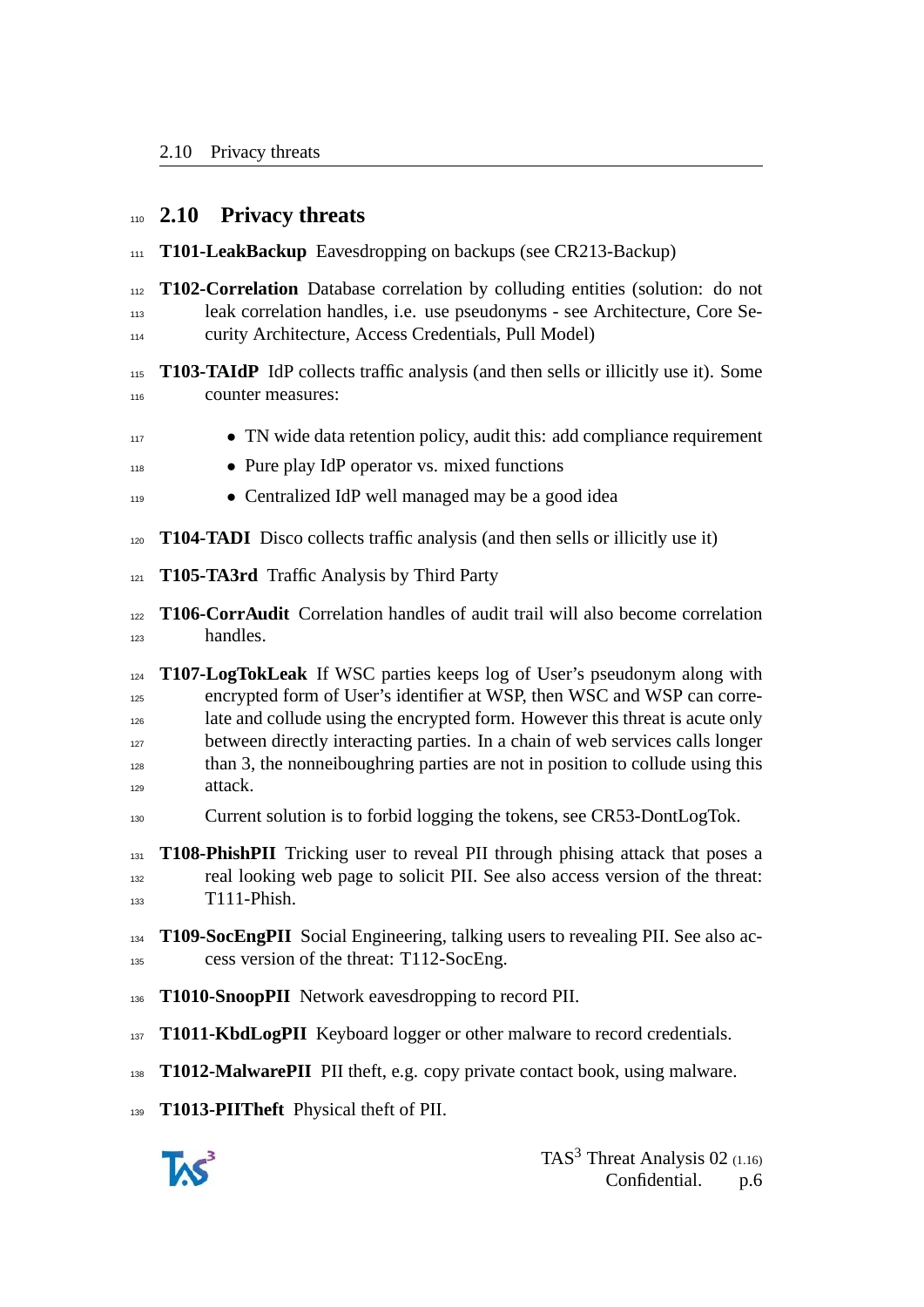## <span id="page-6-0"></span>**2.11 Authentication threats**

 **T111-Phish** Tricking user to reveal his authentication credentials through phising attack that poses a real looking web page to solicit user's access credentials. This could be created through

- a. DNS manipulation
- b. Cross site scripting
- c. Inappropriate insertion of content in legitimate site
- d. Containment of legitimate site in illegitimate frame
- See also PII version of threat: T108-PhishPII.
- **T112-SocEng** Social Engineering, talking users to revealing access credentials.
- See also PII version of threat: T109-SocEngPII.
- **151 T113-SnoopCred** Network eavesdropping to record credentials.
- **T114-KbdLog** Keyboard logger or other malware to record credentials.
- **T115-Malware** Credential theft, e.g. copy private key, using malware.
- **T116-Theft** Physical credential theft.
- **T117-Dict** Dictionary attack on password
- **T118-Brute** Brute force attacks of simply trying out all credentials.

 **T119-Cookie** Cookie replay attack. Use previously recorded cookie in context where authentication did not happen. Also arises if expired session cookie is allowed as a factor in authentication, resulting stronger factor not being demanded.

- **T1110-Lure** Luring users to do stupid things like
- a. Visit web sites that phish or contain malware
- b. Install malware and troians
- c. Voluntarily give out credentials or PII

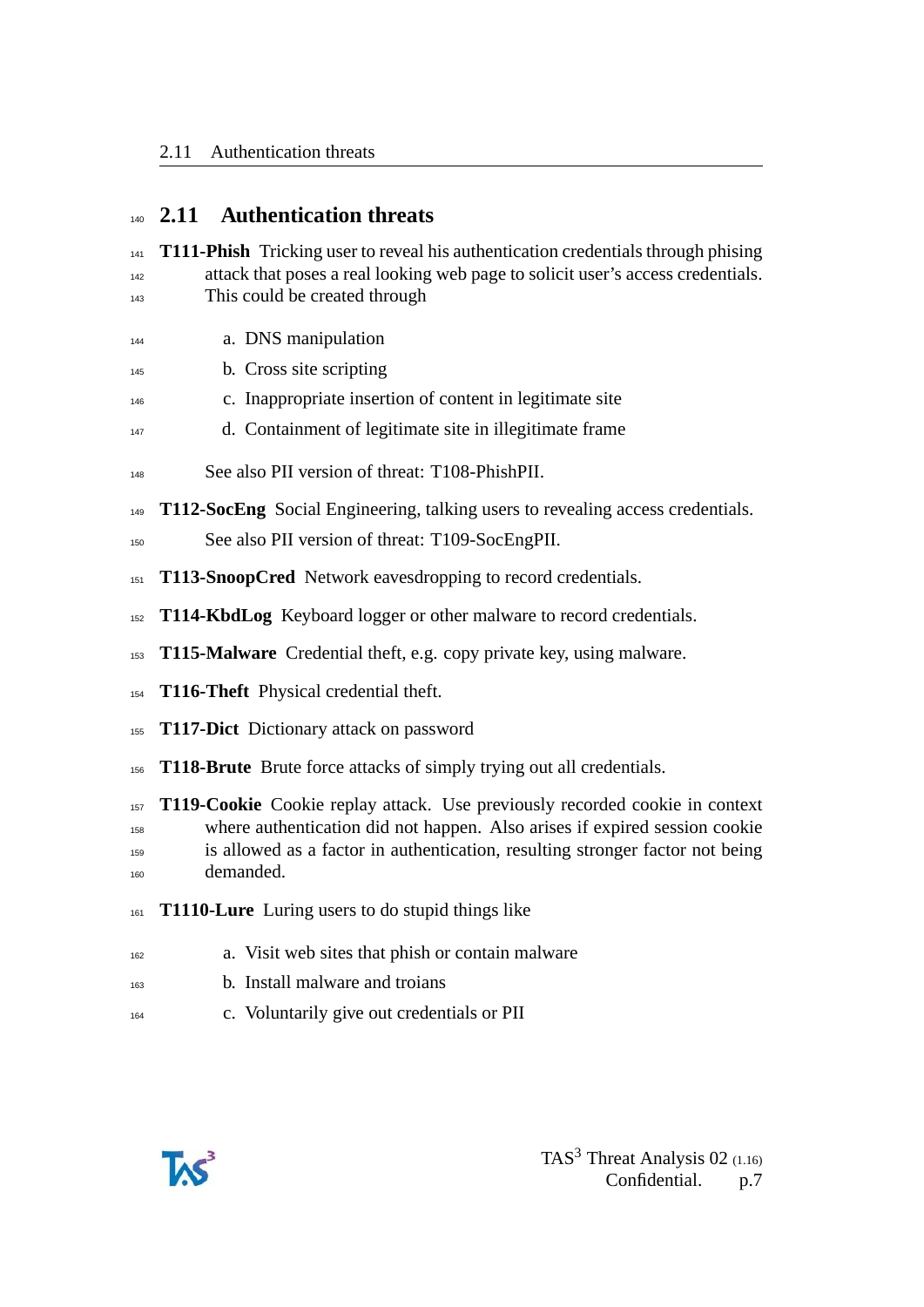#### <span id="page-7-0"></span>**2.12 Impersonation threats**

- **T121-Gift** Users giving away their credentials to others
- **T122-Loss** Users losing their credentials
- **T123-Careless** Users not protecting their credentials properly e.g. posting pass-words on post-it stickers

 **T124-Delegation** Authentication delegation models in which the delegate assumes the user's original ID in- stead of using their own (e.g. as in Shibboleth see https://spaces.internet2.edu/display/ShibuPortal/Solution+Proposal)

### <span id="page-7-1"></span>**2.13 Repudiation threats**

**T131-Repud** Repudiation of events by any party (system entity or user).

#### <span id="page-7-2"></span>**2.14 Unauditability threats**

- **T141-AltSig** Alteration of signed message (see CR27-Sig and CR28-Vfy)
- **T142-Tamper** Alteration of audit trail (see CR212-Trail)
- **T143-LeakLogs** Eavesdropping on logs (see CR212-Trail)
- **T144-NoAud** Insufficient auditing in the first place

#### <span id="page-7-3"></span>**2.15 Software bug threats**

 **T151-Overflow** Buffer overflow attack, to gain injection and execution of code, usually leading to compromise of the machine. Also heap overflow.

 **T152-Inject** SQL Query Injection attack, causing database engine to execute unauthorized database statements. This threat also covers similar attacks on other databases or downstream services like shell scripts (command in-jection).

 **T153-NI** Access control, signature verification, or other security feature not im-189 plemented. Testing only positive cases can easily ignore this type of threat. It is imperative that the test suites also include negative testing.

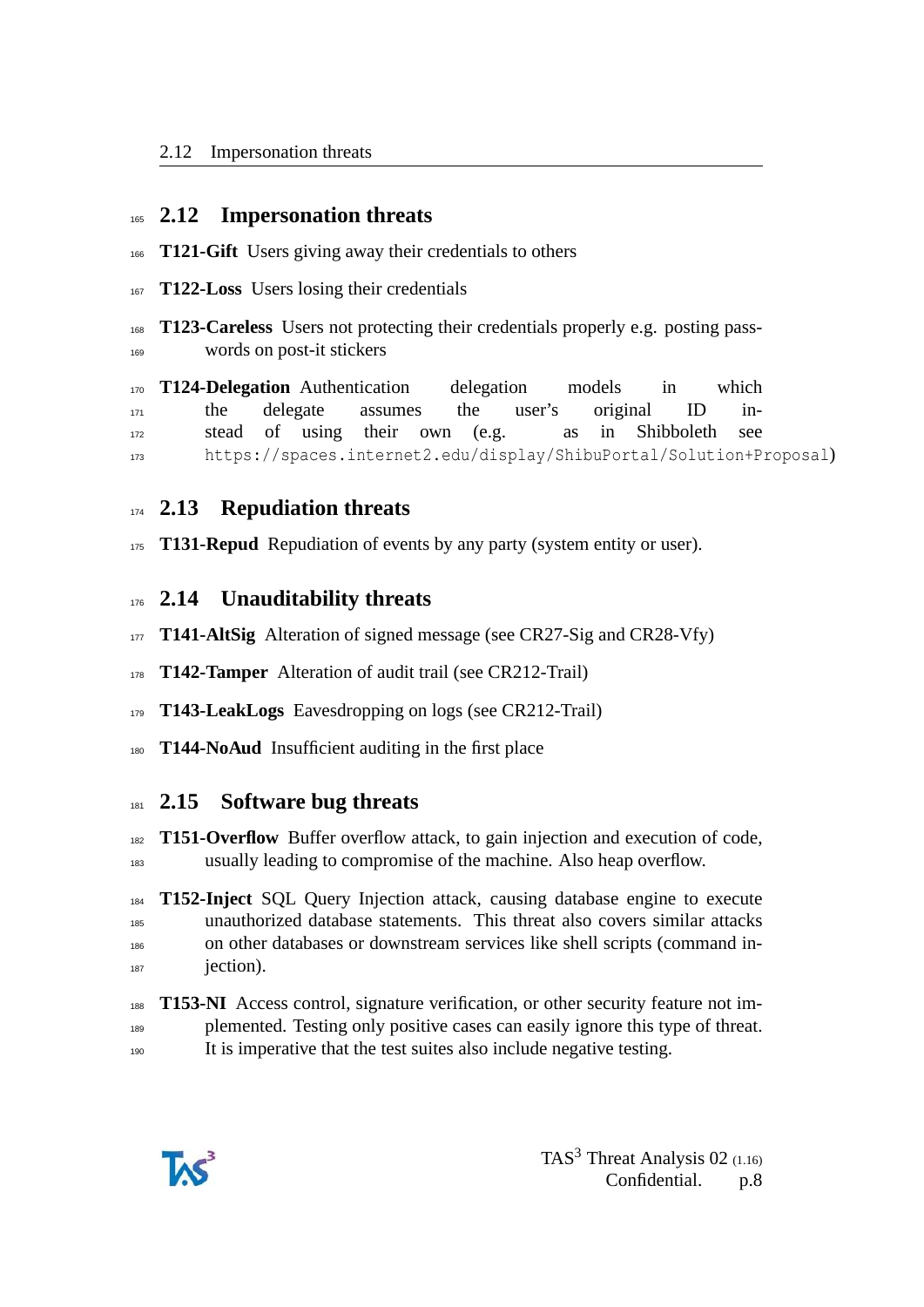#### 2.15 Software bug threats

| 191        |                                                                                | <b>T154-Input</b> Input MUST at all times be validated to conform to the expected                                              |  |  |
|------------|--------------------------------------------------------------------------------|--------------------------------------------------------------------------------------------------------------------------------|--|--|
| 192        | syntax, and input in general should never be trusted unless there is a crypto- |                                                                                                                                |  |  |
| 193        |                                                                                | graphical or structural guarantee of trustworthiness. Some particular perils                                                   |  |  |
| 194        |                                                                                | a. Explicit inputs                                                                                                             |  |  |
| 195        |                                                                                | b. Environment variables                                                                                                       |  |  |
| 196        |                                                                                | c. URL and query string                                                                                                        |  |  |
| 197        |                                                                                | d. CGI form fields                                                                                                             |  |  |
| 198        |                                                                                | e. Cookies                                                                                                                     |  |  |
| 199        |                                                                                | f. HTTP headers                                                                                                                |  |  |
| 200        |                                                                                | g. SOAP headers                                                                                                                |  |  |
| 201        |                                                                                | h. Processing contexts of all sorts passed between software modules                                                            |  |  |
| 202        |                                                                                | i. Fields of certificates (from untrusted source, but you would not know                                                       |  |  |
| 203        |                                                                                | until you manipulated the certificate to find out if it is trusted).                                                           |  |  |
| 204        |                                                                                | j. Metadata                                                                                                                    |  |  |
| 205        |                                                                                | k. Messages from event bus                                                                                                     |  |  |
| 206        |                                                                                | 1. Data coming from database (even if database is supposed to be trusted,                                                      |  |  |
| 207<br>208 |                                                                                | it may have been compromised, thus checking for proper format will<br>help to detect the breach and contain it).               |  |  |
|            |                                                                                | m. Deserialization of any data. This is particularly acute whan using eval                                                     |  |  |
| 209<br>210 |                                                                                | to deserialize JSON data.                                                                                                      |  |  |
| 211        |                                                                                | $Perl(1)$ tainted feature provides a way to track untrusted user input. All                                                    |  |  |
| 212        |                                                                                | untrusted input MUST be scrutinized for attack vectors, such as directory                                                      |  |  |
| 213        | climbing ("" or " " = home directory) as a path component. Where relative      |                                                                                                                                |  |  |
| 214        | path is expected, an absolute path - one starting by "/" - MUST NOT be         |                                                                                                                                |  |  |
| 215<br>216 |                                                                                | allowed. All $shell(1)$ or SQL escape characters (see also T152-Inject) are of<br>highest suspicion until proven to be secure. |  |  |
|            |                                                                                | When validating input, preferred strategy is to test if input is good and any-                                                 |  |  |
| 217<br>218 |                                                                                | thing that does not pass is bad. The alternative strategy of looking for known                                                 |  |  |
| 219        |                                                                                | bad things (like "" in path) is much weaker and prone to errors.                                                               |  |  |
| 220        |                                                                                | T155-Mem Code MUST NOT                                                                                                         |  |  |
| 221        |                                                                                | a. Dereference a Null Pointer                                                                                                  |  |  |
| 222        |                                                                                | b. Use Freed Memory                                                                                                            |  |  |

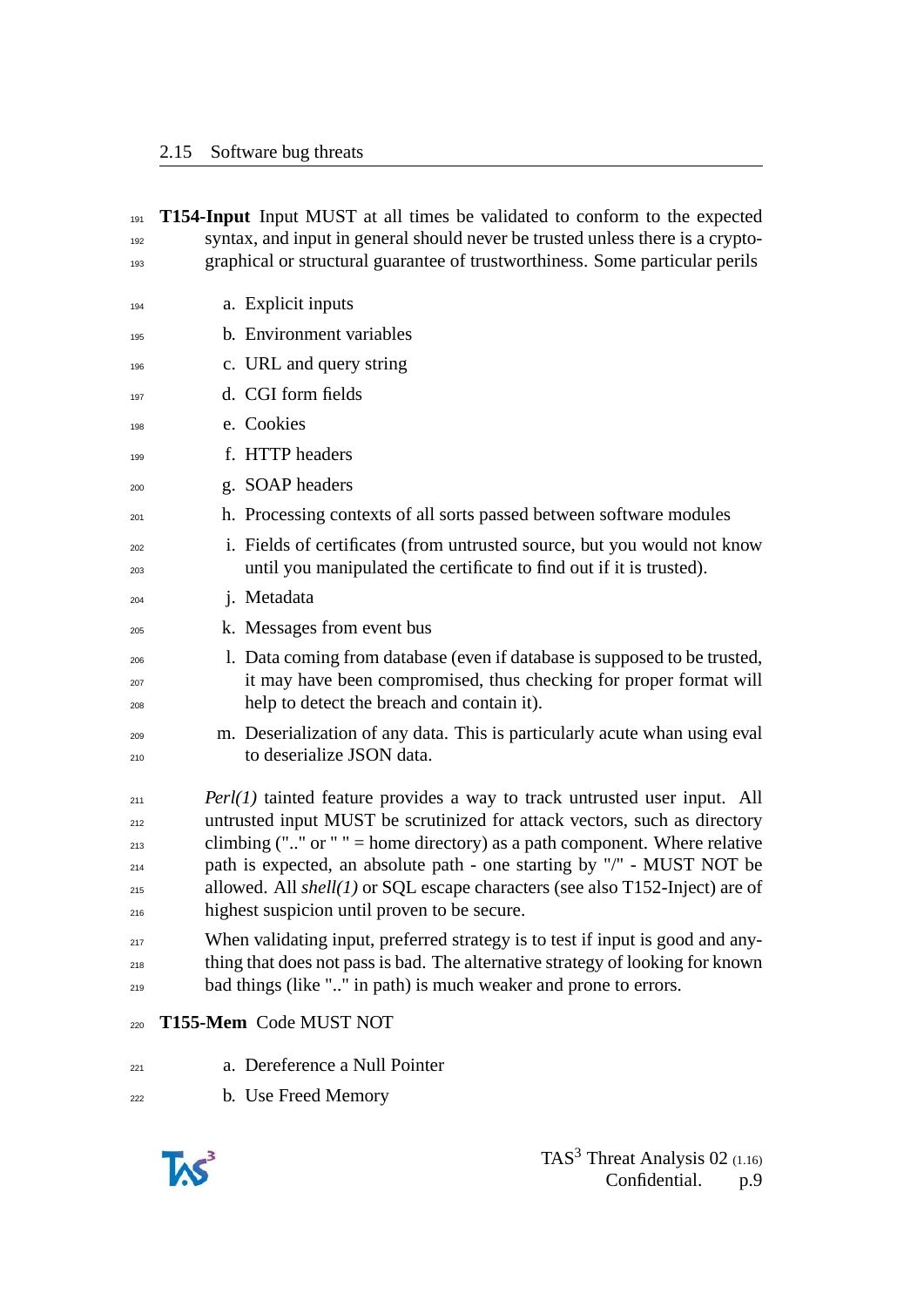#### c. Doubly Free Memory

**T156-Fmt** Format string mismatch. In *printf(3)* format string it is easy to get the format specifiers and actual arguments mixed, resulting inappropriate format specifier being used for a given piece of data.

- **T157-Trunc** Truncation of value. Sometimes truncated value can have different meaning.
- **T158-Signed** Signed conversion of a value that may not have been identified.

 **T159-CliValid** Reliance on client side validation is no good for server as an al- ternate client will not perform the validation. Server MUST at all times perform all security critical validations. Client side validation has value in (i) improving user experience and feedback, (ii) reducing network traffic by not submitting obviously invalid inputs, (iii) protecting client side pro- cessing like AJAX applications. Such applications MUST be suspicious of what is sent to them by server, in particular if they use JSON and plan to use *eval()* for processing it.

**T1510-XSiteScript** Cross Site Scripting.

 **T1511-Stack** Stack overflow. Similar to T151-Overflow, but specifically applied to the argument and call stack of most compiled programs.

- <sup>241</sup> **T1512-HTML** Using non-validated input in the HTML output stream. This could lead into insertion of JavaScript on the generated page.
- **T1513-PtrSub** Improper Pointer Subtraction
- **T1514-EqEq** Assignment  $(=)$  instead of comparison  $(==)$ .

### <span id="page-9-0"></span>**2.16 Cloud threats**

 **T161-Panopticon** The cloud operator may gain excessive knowledge about the  $_{247}$  operation of the network as a whole, or even individual users, if too many Trust Netowork components and Service Providers are colocated with the same cloud operator.

 **T162-Corr** The Cloud operator may be able to see data of several Service Providers and correlate this data.

 **T163-CorrAud** The Cloud operator may be able to see all of the audit data and correlate it.

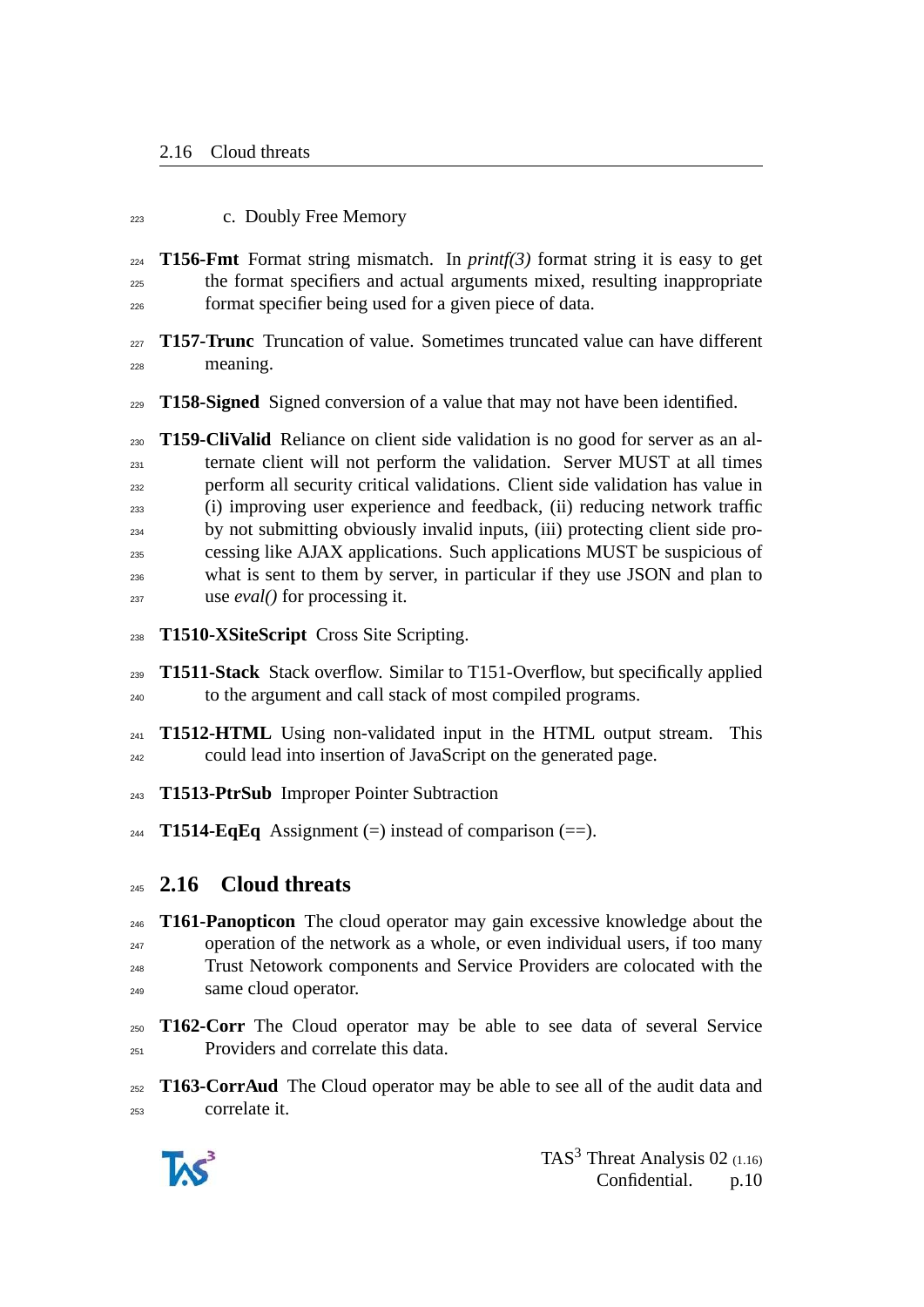### <span id="page-10-0"></span>**2.17 Service Availability Threats**

- **T161-DoS** Denial of Service by massive network load.
- **T162-DNS** Poisoning DNS or taking DNS down will prevent legitimate players <sup>257</sup> from communicating with each other.

 **T163-Expt** Using program flaw or exception to trigger excessive resource con- sumption (spinning process, writing all logs full, and leaking memory) or to cause a service to crash.

 **T164-GC** Feeding service request pattern (e.g. monotonically increasing in- put size so that previously freed memory is never enough to satisfy the new request) that causes fragmentation of memory, excessive or ineffective garbage collects, or memory leaks.

## <span id="page-10-1"></span>**3 Conclusion**

## <span id="page-10-2"></span>**4 Future work**

• SPOFs and fat targets: discovery, idmapper, IdP

## **References**

| 269<br>270<br>271 | [TAS3BIZ]   | Sampo Kellomäki, ed.: "TAS3 Business Model", TAS3 Con-<br>sortium, 2009. Document: draft-sampo-tas3-biz-model-2009-<br>v03.pdf           |
|-------------------|-------------|------------------------------------------------------------------------------------------------------------------------------------------|
| 272<br>273        |             | [TAS3THREAT] Sampo Kellomäki, ed.: "TAS3 Threat Analysis", TAS3 Consor-<br>tium, 2009. Document: tas3-threats-vXX.pdf                    |
| 274<br>275        | [TAS3ARCH]  | Sampo Kellomäki, ed.: "TAS3 Architecture", TAS3 Consor-<br>tium, 2009. Document: tas3-arch-vXX.pdf                                       |
| 276<br>277        | [TAS3PROTO] | Sampo Kellomäki, ed.: "TAS3 Protocols and Concrete Architec-<br>ture", TAS3 Consortium, 2009. Document: tas3-proto-vXX.pdf               |
| 278<br>279<br>280 |             | [TAS3COMPLIANCE] Sampo Kellomäki, ed.: "TAS3 Compliance Require-<br>ments", TAS3 Consortium, 2009. Document: tas3-compliance-<br>vXX.pdf |

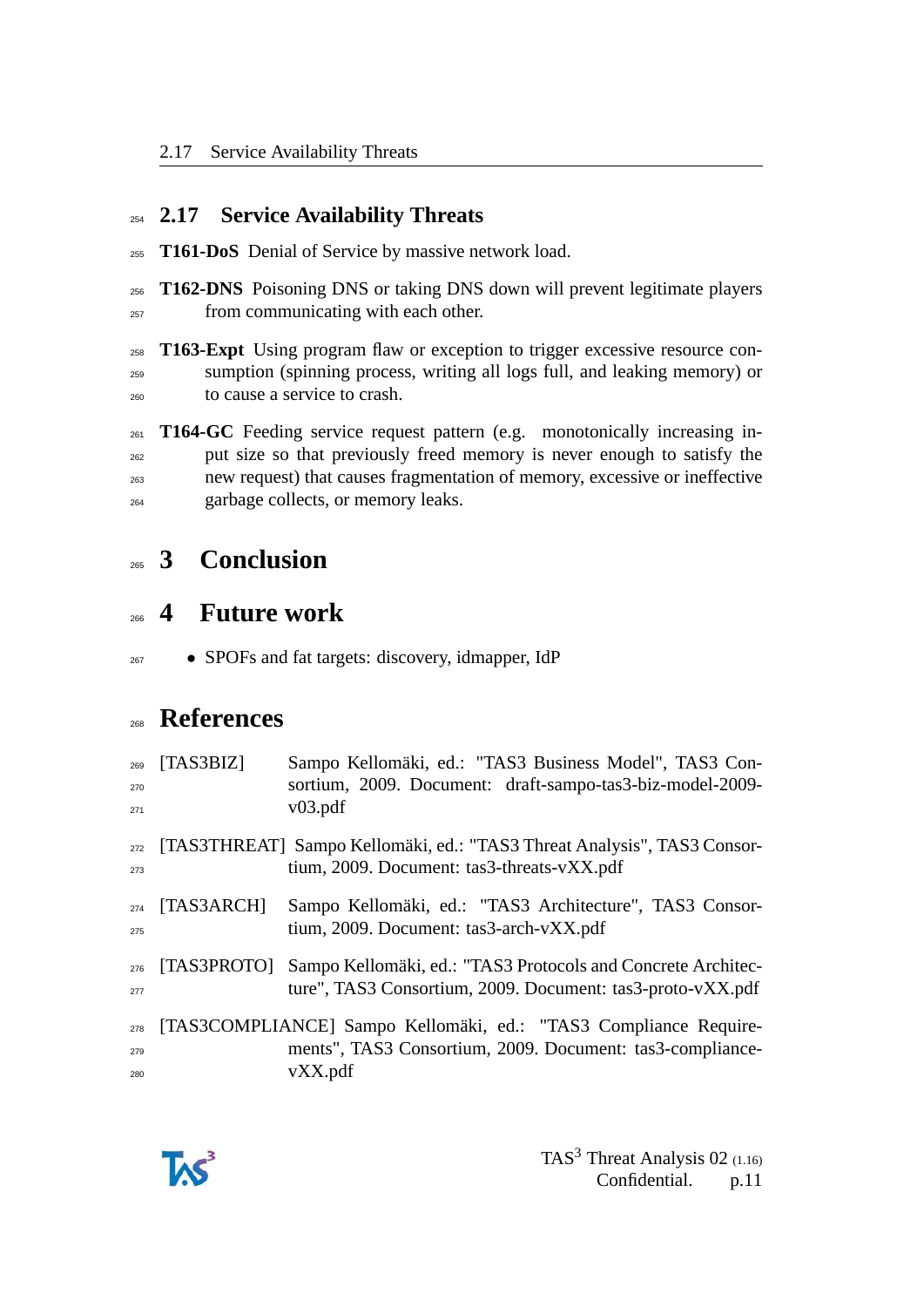<span id="page-11-3"></span><span id="page-11-2"></span><span id="page-11-1"></span><span id="page-11-0"></span> [TAS3GLOS] Quentin Reul (VUB), ed.: "TAS3 Gloassary", TAS3 Consor- tium, 2009. Document: tas3-glossary-vXX.pdf [IAF] Russ Cutler, ed.: "Identity Assurance Frame- work", Liberty Alliance, 2007. File: liberty- identity-assurance-framework-v1.0.pdf (from http://projectliberty.org/liberty/resource\_center/papers) [NIST-SP800-30] Gary Stoneburner, Alice Goguen, and Alexis Feringa: "Risk Management Guide for Information Technol- ogy Systems", Recommendations of the National In- stitute of Standards and Technology, NIST, 2002. http://csrc.nist.gov/publications/nistpubs/800-30/sp800-30.pdf [Meier08] J.D. Meier: "Threats, Attacks, Vulnera- bilities, and Countermeasures", 30.3.2008. http://shapingsoftware.com/2008/03/30/threats-attacks- vulnerabilities-and-countermeasures/ [Meier09] J.D. Meier: "Security Hot Spots", 9.3.2009. http://shapingsoftware.com/2009/03/09/security-hot-spots/ [SAML2security] "Security and Privacy Considerations for the OASIS Security Assertion Markup Language (SAML) V2.0", Oasis Standard, 15.3.2005, saml-sec-consider-2.0-os 301 [IDWSFSecPriv] "Liberty ID-WSF Security & Privacy Overview", <sup>302</sup> liberty-idwsf-security-privacy-overview-v1.0.pdf from http://projectliberty.org/resource\_center/ **Revision History 03** 30.11.2008 Sampo • Added some cloud threats **02** 12.4.2009 Sampo • Integrated into deliverable • Added references to SAML and IDWSF security analyses **01** 11.3.2009 Sampo (sampo@symlabs.com) • First draft out of blue

<span id="page-11-4"></span>